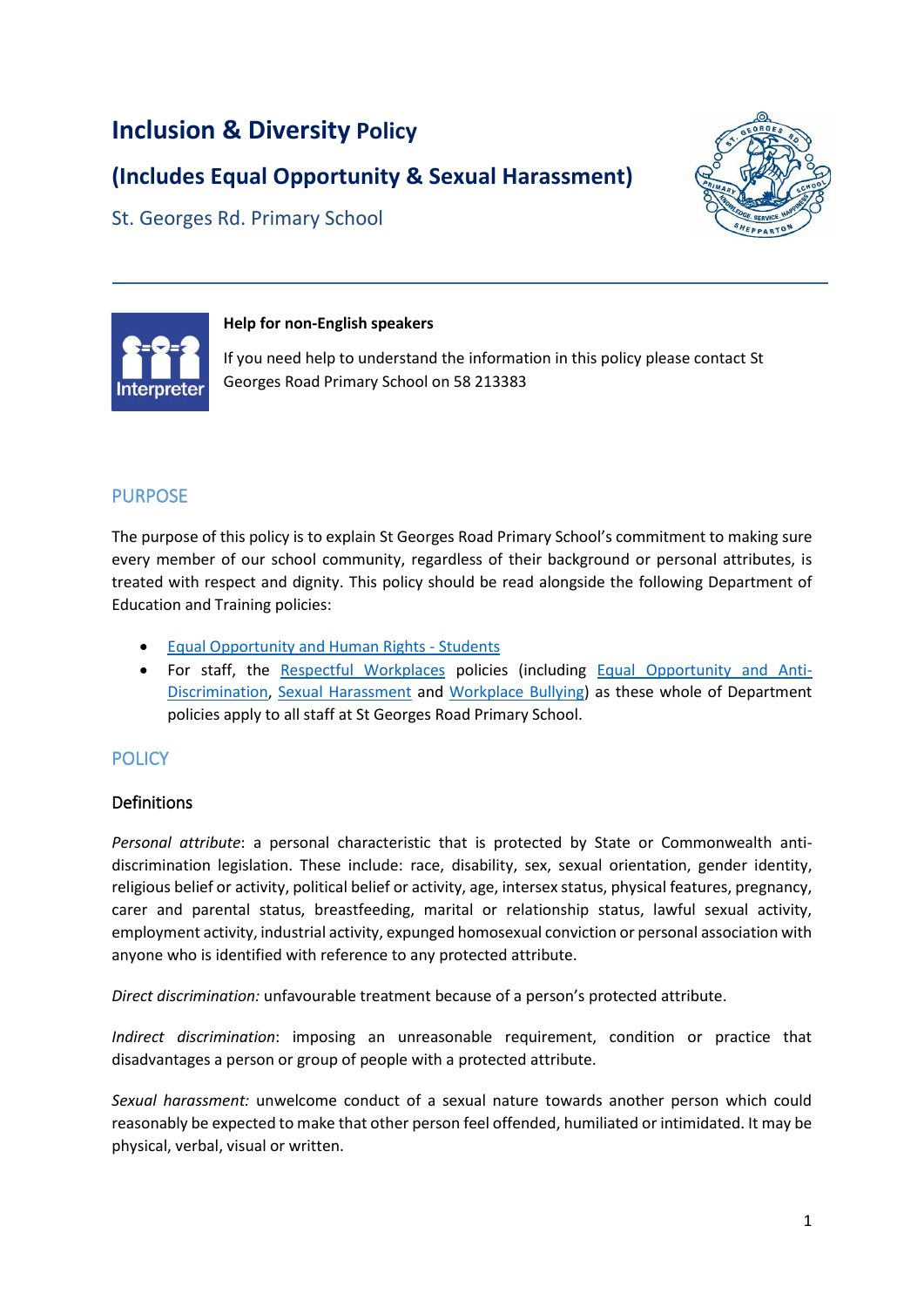*Disability harassment*: an action taken in relation to the person's disability that is reasonably likely, in all the circumstances, to humiliate, offend, intimidate or distress the person.

*Vilification*: conduct that incites hatred towards or revulsion or severe ridicule of a person or group of people on the basis of their race or religion.

*Victimisation*: subjecting a person or threatening to subject them to detrimental treatment because they (or their associate) has made an allegation of discrimination or harassment on the basis of a protected attribute (or asserted their rights under relevant policies or law).

### Inclusion and diversity

St Georges Road Primary School strives to provide a safe, inclusive and supportive school environment which values the human rights of all students and staff.

Our school celebrates our diverse multicultural demographic. We believe that the success of each child is the result of the partnership between students, staff and parents.

St Georges Road Primary School is committed to creating a school community where all members of our school community are welcomed, accepted and treated equitably and with respect regardless of their backgrounds or personal attributes such as race, language, religious beliefs, gender identity, disability or sexual orientation so that they can participate, achieve and thrive at school.

St Georges Road Primary School acknowledges and celebrates the diversity of backgrounds and experiences in our school community and we will not tolerate behaviours, language or practices that label, stereotype or demean others. At St Georges Road Primary School we value the human rights of every student and we take our obligations under anti-discrimination laws and the Charter of Human Rights and Responsibilities seriously.

St Georges Road Primary School will:

- Actively nurture and promote a culture where everyone is treated with respect and dignity
- ensure that students are not discriminated against (directly or indirectly) and where necessary, are reasonably accommodated to participate in their education and school activities (eg schools sports, concerts and productions) on the same basis as their peers
- acknowledge and respond to the diverse needs, identities and strengths of all students
- encourage empathy and fairness towards others
- challenge stereotypes that promote prejudicial and biased behaviours and practices
- contribute to positive learning, engagement and wellbeing outcomes for students
- respond to complaints and allegations appropriately and ensure that students are not victimised.

St Georges Road primary School supports social and cultural cohesion through positive engagement with agencies, members of multicultural community, SELC staff, teaching and non-teaching staff and work towards promoting a tolerant, informed and inclusive school culture through proactive and promotional means.

Bullying, unlawful discrimination, harassment, vilification and other forms of inappropriate behaviour targeting individuals or groups because of their personal attributes will not be tolerated at St Georges Road Primary School. We will take appropriate measures, consistent with our *Student Wellbeing and*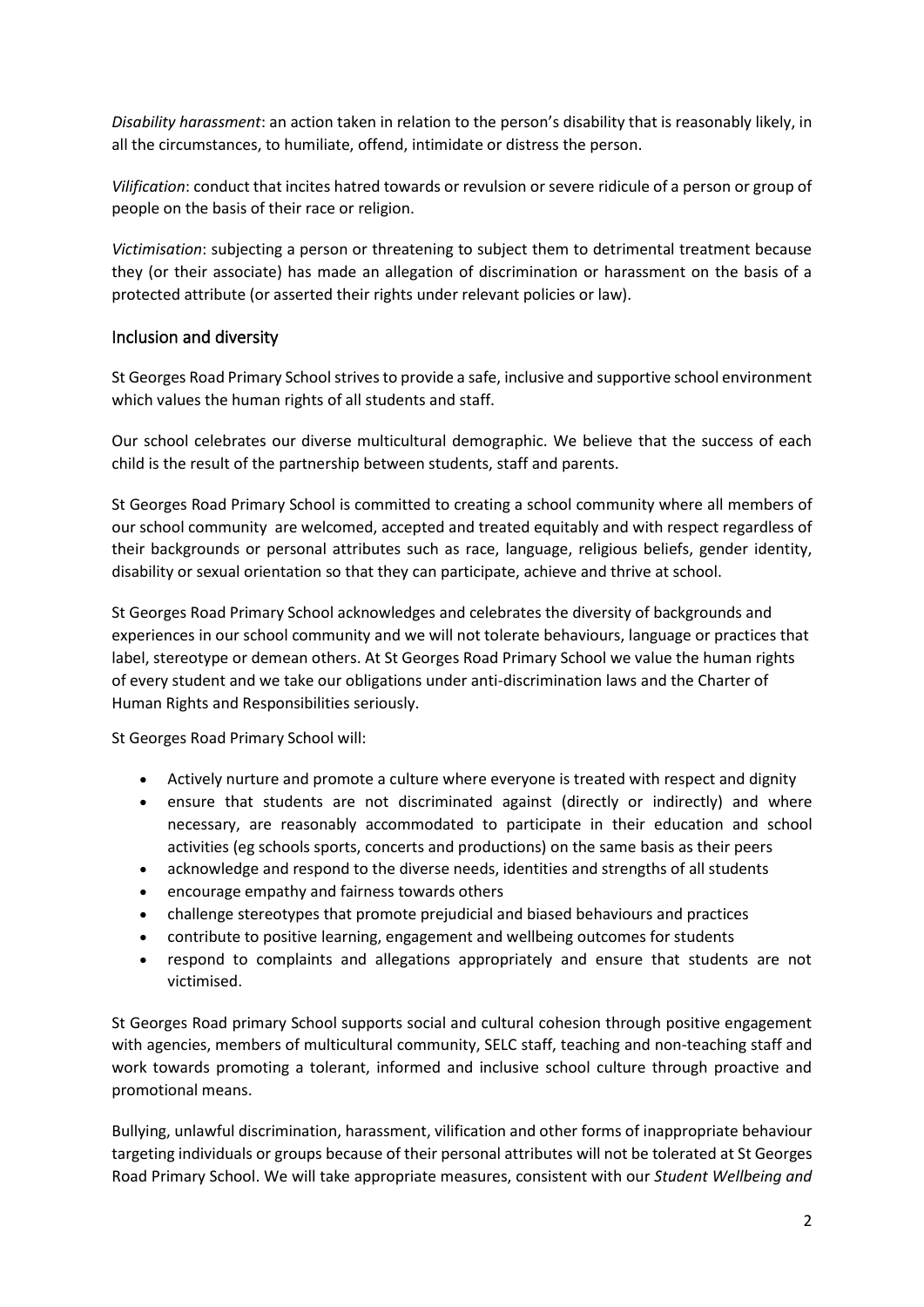*Engagement* and *Bullying* policies to respond to students who demonstrate these behaviours at our school.

Students who may have experienced or witnessed this type of behaviour are encouraged to speak up and to let their teachers, parents or carers know about those behaviours to ensure that inappropriate behaviour can be addressed.

#### **Reasonable adjustments for students with disabilities**

St Georges Road Primary School also understands that it has a legal obligation to make reasonable adjustments to accommodate students with disabilities. A reasonable adjustment is a measure or action taken to assist students with disabilities to participate in their education on the same basis as their peers. Reasonable adjustments will be made for students with disabilities in consultation with the student, their parents or carers, their teachers and if appropriate, their treating practitioners. Our school may consult through Student Support Group processes and in other less formal ways. For more information about support available for students with disabilities, and communicating with us in relation to a student's disability, please refer to our school's *Student Wellbeing and Engagement* policy or contact Assistant Principal at the school for further information.

### **COMMUNICATION**

This policy will be communicated to our school community in the following ways:

- Available publicly on our school's website
- Included in staff induction processes and staff training
- Included in staff handbook/manual
- Discussed at annual staff briefings/meetings
- Discussed at student forums
- Included in transition and enrolment packs
- Discussed at parent information nights/sessions
- Reminders in our school newsletter
- Hard copy available from school administration upon request

### RELATED POLICIES AND RESOURCES

*Student Wellbeing and Engagement Statement of Values Bullying Prevention* policy

For staff, please see the Department's [Equal Opportunity and Anti-Discrimination Policy,](https://www2.education.vic.gov.au/pal/equal-opportunity/policy-and-guidelines) [Sexual](https://www2.education.vic.gov.au/pal/sexual-harassment/policy-and-guidelines)  [Harassment Policy](https://www2.education.vic.gov.au/pal/sexual-harassment/policy-and-guidelines) and [Workplace Bullying Policy](https://www2.education.vic.gov.au/pal/workplace-bullying/policy) which apply to all staff working at our school.

Other relevant Department policies and resources on the Department's Policy and Advisory Library are:

- o [Equal Opportunity and Human Rights -](https://www2.education.vic.gov.au/pal/equal-opportunity-human-rights-students/policy) Students
- o [Students with Disability](https://www2.education.vic.gov.au/pal/students-disability/policy)
- o [Koorie Education](https://www2.education.vic.gov.au/pal/koorie-education/policy)
- o [Teaching Aboriginal and Torres Strait](http://www.education.vic.gov.au/school/teachers/teachingresources/multicultural/Pages/koorieculture.aspx) Islander Culture
- o [Safe Schools](http://www.education.vic.gov.au/about/programs/health/Pages/safe-schools-coalition.aspx?Redirect=1#link8)
- o [Supports and Services](http://www.education.vic.gov.au/school/parents/needs/Pages/supportservices.aspx)